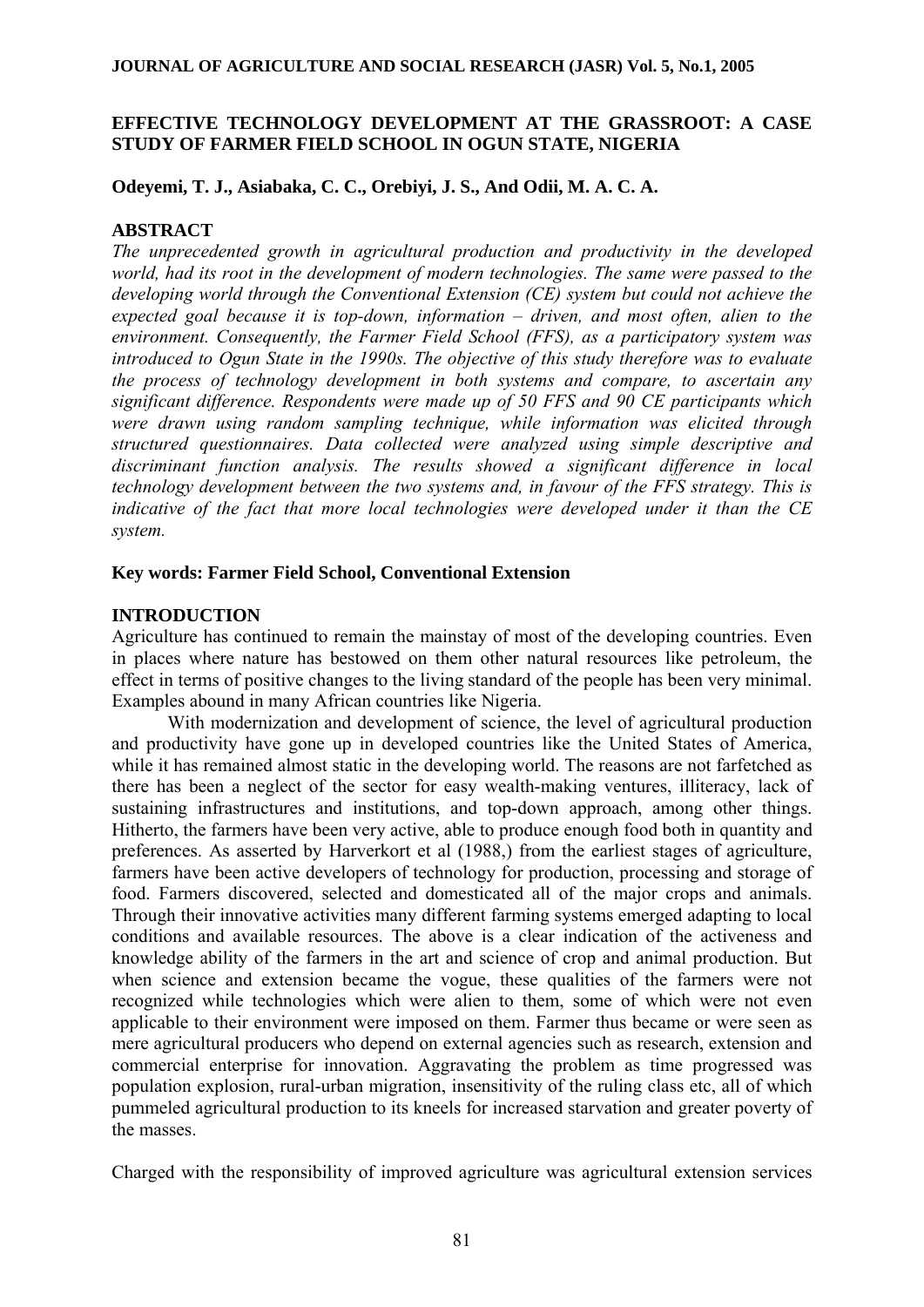which is basically conventional in approach. Being conventional, needs of the people and the technology to remedy the situation are determined for and passed to them through information. As defined by Swanson and Claar (1984) extension is an on-going process of getting useful information to people and then assisting those people to acquire the necessary knowledge, skill and attitude to utilize effectively the information or technology. Maunder (1973) opined that it is an assistance to farm people through educational procedure while Fenley and Williams (1964) saw it as educational which must be a carefully planned and organized programmes, starting in the villages to tackle the problems of the villagers. In all cases, the farmers themselves were not seriously considered for solutions to their problems. This is the crux of the matter as information per se may be unable to change the knowledge, skill and attitude of a person. This was why Thumbery et al (1979) opined that it is not the increase in information alone that necessarily leads to an increase in knowledge gained or acquired because people may remain passive to information.

The conventional extension (CE) is pivoted on the diffusion model with its three basic components viz.

- i) The adoption process of awareness, interest, evaluation, trial and adoption
- ii) Innovation classification which includes relative advantage, compatibility, complexity trialability and observability and
- iii) The diffusion normal bell-shaped frequency curve, which categorizes the farmers into innovators, early adopters, early majority, late majority and laggards or non-adopters.

Some assumption which emanated from the model include first; that the technology recommended by the researcher is desirable, rational and photo proof in meeting the needs of the people and must therefore be adopted. This notion has failed as many changes have occurred in the agricultural sector and the rural areas over the years, hence recommended innovations have not been commensurately adopted. This was why Rogers et al (1976) asserted that extension services have focused narrowly on immediate technical problem in agriculture rather than the long-range social, political, economic and ecological consequences of technological change. The second assumption is that changes would diffuse from individual innovators throughout farming communities. In which case, adoption is seen as information driven. However the model underestimated the importance of the relevance, applicability to the majority, appropriateness and interaction among the different groups all of which would combine before any manifestation of effect can be witnessed. In many cases, recommended technologies are only relevant and applicable to few rich individuals. As rightly observed by Paul (1970) the policy has become highly questionable because by focusing on innovators, the hard-core group is overlooked with extension not providing information that is relevant for them.

 The third assumption is about learning and knowledge. Learning is equated with adoption. It is seen in the narrow perspective of innovation messages and subsequent response. The same with knowledge but it is obvious that if adoption through the conceived approach of the adoption process has not achieved the desired effect, it is therefore most improbable that learning and knowledge perceived in the same process can achieve the ultimate goal and be sustained (Odeyemi 2004).

In light of this and the fact that most of the recommended technologies are capital intensive and are often adopted by people of vantage position, while the majority do not benefit, some pertinent questions became imperative. These are

- Should extension services be information dissemination or knowledge enhancing?
- Should the determination of farmers need and solutions to them remain that of the external agency, the government, the farmer themselves or a joint venture of all the stakeholders?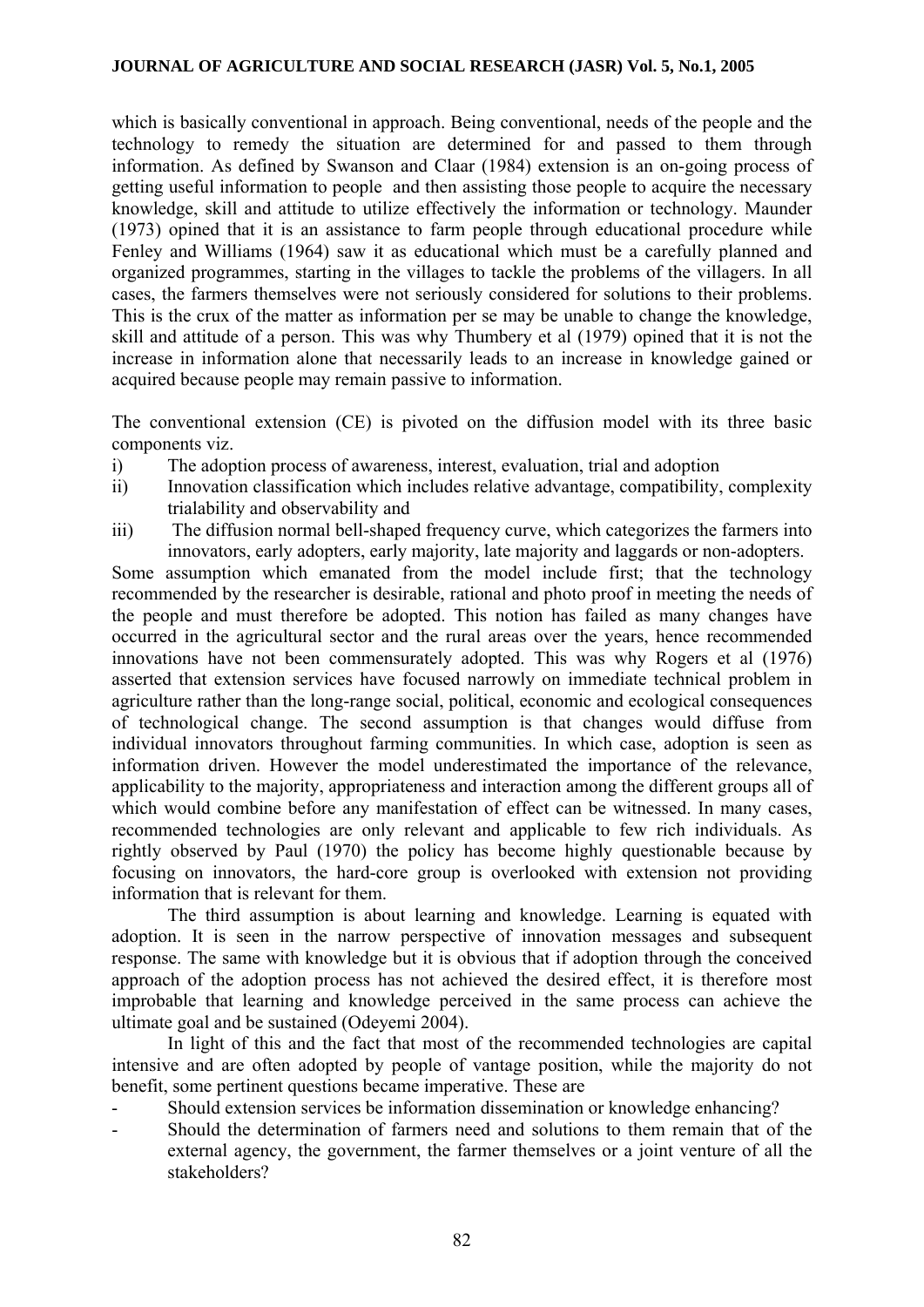- How can the system of agricultural extension be better implemented and sustained to meet the challenges of the  $21<sup>st</sup>$  century farmers and the people at large?

The above questions may need more than straitjacket answers. This is because of the normative and pluralistic nature of the people. However an empirical research that provides an alternative system for comparison will give a credible analysis, on the basis of which decisions can be taken. In this case, a participatory approach, the farmer field school as implemented in Ogun State makes a good option.

The Farmer Field School (FFS) is a problem solving approach, first introduced in central Java, Indonesia in the 1980s and has spread to more than 40 countries across Asia, Latin America and Africa by the end of year 2000 (Gallagher 2000). It was introduced in Nigeria (Ogun and Oyo states) in 1993. The FFS through its various activities has the aim of bringing together groups of farmers regularly in a field where studied subjects are practically demonstrated. It is a participatory extension approach, which allows farmers to combine indigenous knowledge (IK) with scientific ecological approaches, using the field itself as a teacher (Settle et, al 1996). In this regard, he role of the extension agent changes from knowledge source to that of a facilitator of knowledge while the farmer transformed from mere recipient of information to generator and manipulator of local data for problem solving (Manga and Manga, 1998).

The purpose of this study therefore is to

- i) Determine any variance in technology development between conventional extension and FFS systems
- ii) Determine the extent of application of innovation in each system.
- iii) Determine the reasons for any disparity and
- iv) Make appropriate recommendations

## **METHODOLOGY**

The research was carried out in Obafemi Owode Local Government Area (L.G.A) of Ijebu Agricultural zone and Odeda Local government area of Abeokuta agricultural zone, both of Ogun State, Nigeria. The state was one of the two states in the country where the FFS approach was introduced. The two populations used were the FFS participant and the contact farmers of conventional extension (CE) system in Odeda LGA. Altogether, 52 FFS participant and 92 contact farmers who were randomly selected made the sample size who were interviewed.

 Data were collected using two different structured and validated questionnaires between January 2003 and February of year 2004. Information was gathered in different areas leading to technology development viz field observations, brainstorming, contribution of IK and scientific knowledge setting up of trials, data collection and analysis and evaluation of result. Also data were collected on the extent of application of innovations in areas covering land preparation, planting practices, identification of pests and disease, control of pests and diseases etc.

Analysis was carried out using simple descriptive statistics involving addition, mean, frequency and percentages to determine the involvement of farmers in technology development, while discriminant function analysis was used to determine any variance in the developed technology between the two approaches and whether such variance show significant difference.

The discriminant function is mathematically denoted by  $Yi = bo + biXi + bnXn + ei$ , where  $Yi = 1$  if 'yes' and '0' if No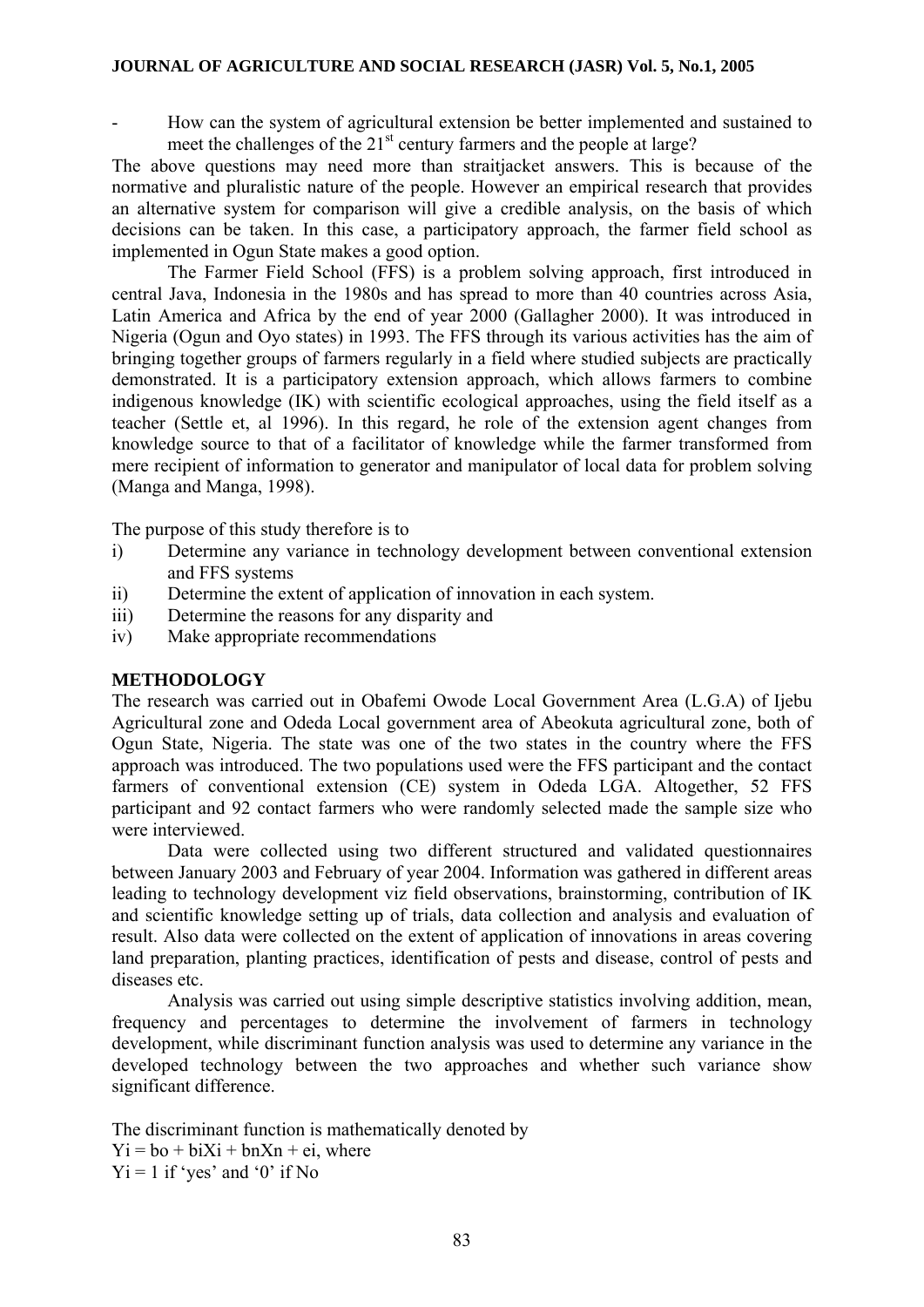$Xi$  = observed value of explanatory variables

 $Bi =$  discriminant coefficient

 $Bo = constant$ 

 $ei = error term$ 

For technology development it is implicitly expressed as follows;  $Yi = bo + biXi + b2X2 + b3X3 + b4X4 + b5X5 + b6X6$ Where  $yi = technology development$ X1 field observation for problem identification  $X2$  = Free brainstorming as to the various options of combating the identified problems  $X3 =$  Contribution and adoption of IK as part of solution  $X4$  = setting up trials  $X5$  = collection of data on the trial  $X6$  = Evaluation of result  $X7$  = adoption of result

## **Hypothesis**

There is no significant difference in technology development in FFS and CE systems

## **RESULTS AND DISCUSSION**

Seven conditions for technology development were used to test the involvement of the participants in both the FFS and CE in developing the innovations meant to solve identified problems. They were field observations, free brainstorming, contribution of Indigenous Knowledge and Scientific Knowledge, setting up of trials, data collection, e\valuation and adoption as shown in Table 1.

| Table 1: Involvement of farmers in technology development |            |            |       |       |                          |               |
|-----------------------------------------------------------|------------|------------|-------|-------|--------------------------|---------------|
| Variable                                                  | Extension  | Min. score | Max.  | Mean  | Frequency                | percentage    |
|                                                           | system     |            | score |       |                          |               |
|                                                           | <b>FFS</b> | 15         | 35    | 23.30 | $Low = 1$<br>$High = 49$ | 2.00<br>98.00 |
| Technology<br>development                                 |            |            |       |       |                          |               |
|                                                           | СE         |            | 21    | 11.70 | $Low = 86$               | 95.00         |
|                                                           |            |            |       |       | $High = 4$               | 4.40          |

**Table 1: Involvement of farmers in technology development** 

Source: Field Data 2003

 $NB: Min = Minimum score with each group$  $Max =$  maximum score within each group  $L = low$  i.e. number of scores above the total mean score

The results showed that the minimum, score for FFS was 15 as against 5 for CE, the maximum was 29 against 21 while the mean score were 23.3 and 11.7 respectively. Also the frequency of those who scored below the mean score of 23.3 in FFS was just 2% and for those above, it was 98% conversely for CE those below the mean score of only 11.7 was 95.6% and above it was just 4.4%.

By this result, it appeared that the FFS participants were more involved in the process of technology development. Such involvement would make them to be independent in line with the opinion of Dilts (2001) that FFS farmers are experts who learn to conduct experiments independently, creating learning materials and managing a field laboratory, do not master a specific set of contents or "messages" rather, they master a process of learning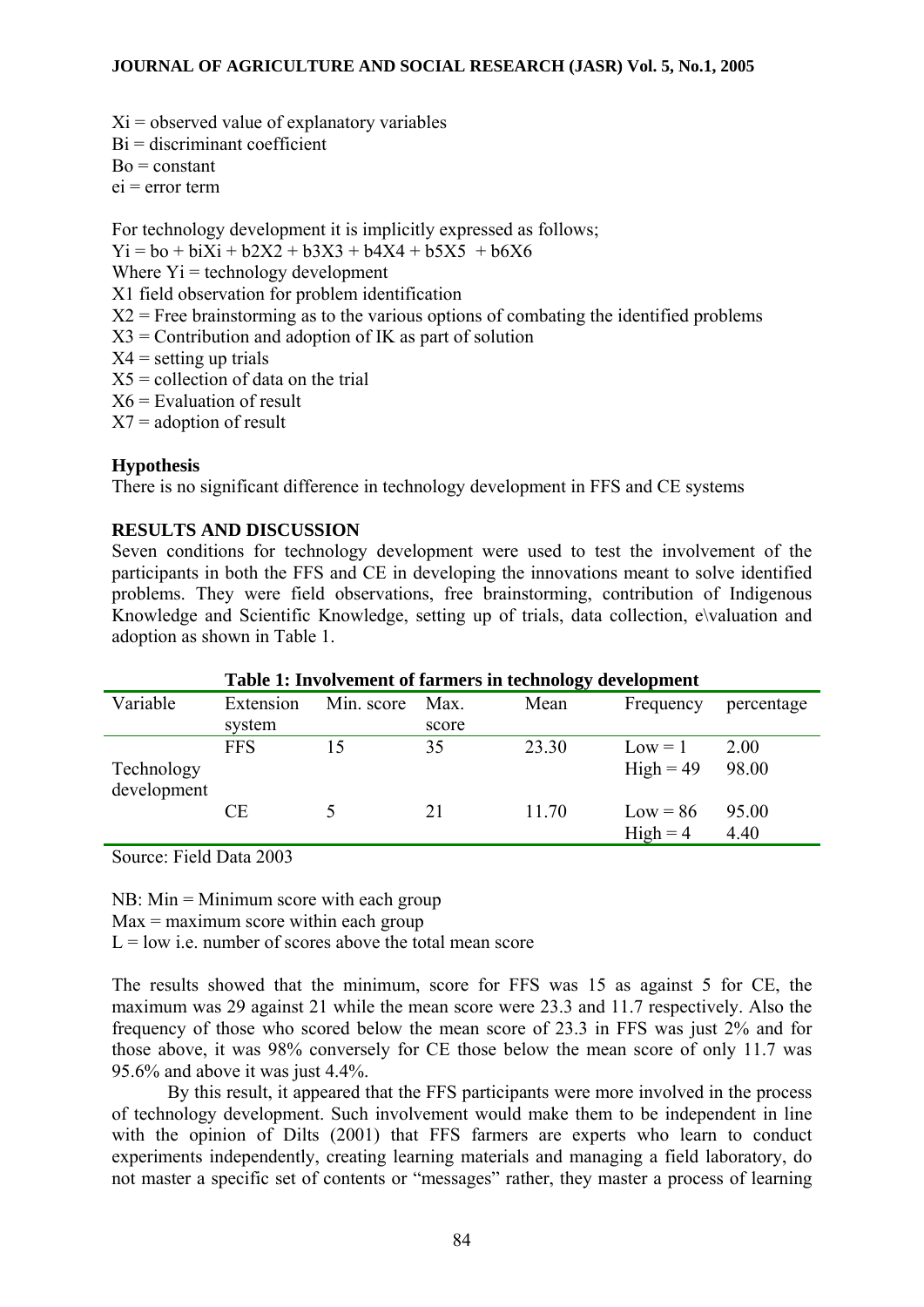that can be applied continuously to a dynamic situation, that is, the ecology of the field. Using inferential statistics, the two groups were discriminated against the seven independent variables which were used under the descriptive statistics. The importance of the variables were first noted under the standardized discriminant coefficient of the discriminant function analysis as shown in Table 2.

| Table 21 Danmar uized uiberminingin coemercin |             |
|-----------------------------------------------|-------------|
| Variables                                     | Coefficient |
| Field observation                             | 0.263       |
| Free brainstorming                            | 0.317       |
| Contribution of IK and SK                     | 0.304       |
| Setting up of trials                          | 0.204       |
| Data collection                               | 0.164       |
| Evaluation/Analysis of data                   | 0.264       |
| Adoption of result                            | $-0.138$    |
|                                               |             |

|  | Table 2: Standardized discriminant coefficient |
|--|------------------------------------------------|
|--|------------------------------------------------|

Source: Field data, 2003

IK: Indigenous Knowledge SK: Scientific Knowledge

From the Table, six of the seven variables made positive contributions. The weights exerted by the various variables were relatively low without a single one particularly outstanding. The implication of this is that the six variables were all important and could not be ignored in the process of technology development. The highest contribution of 0.317 made by free brainstorming as to the various options of combating identified problem. Closely followed was contribution and adoption of indigenous knowledge in combination with Scientific Knowledge with 0.304, evaluation with 0.264, field observations to identify problems with 0.263, setting up of trials with 0.204 and lastly data collection with 0.164. However, adoption recorded the least with a negative sign of –0.138, implying that it made no contribution to technology development. Therefore, adoption is a misnomer in that position. The result is in consonance with the new thinking in agricultural extension that in order to break new grounds in the case of appropriate technology development, which will be accepted and capable of solving the clienteles' problems, the people should lay active role in terms of free suggestions as to alternatives, and participation in whatever action is to be taken thereafter for solution. This is where the contributions by the farmers of their indigenous knowledge and acceptance of it by the researchers, in blending scientific knowledge stand to be a great asset to agrarian revolution in future. For instance, through this method, farmers in Nigeria used kerosene-mud-ash slurry to combat termites in cassava and achieved 86% reduction while those in Benin Republic were also able to show a good potential for extending the storability of harvested cassava through ground storage (Asiabaka and James 1999).

## **Strength of Relationship of variables**

The strength of relationship or correlation of the independent variables with the dependent variable was tested using the structure matrix of the dicsriminant function. This is presented in Table 3.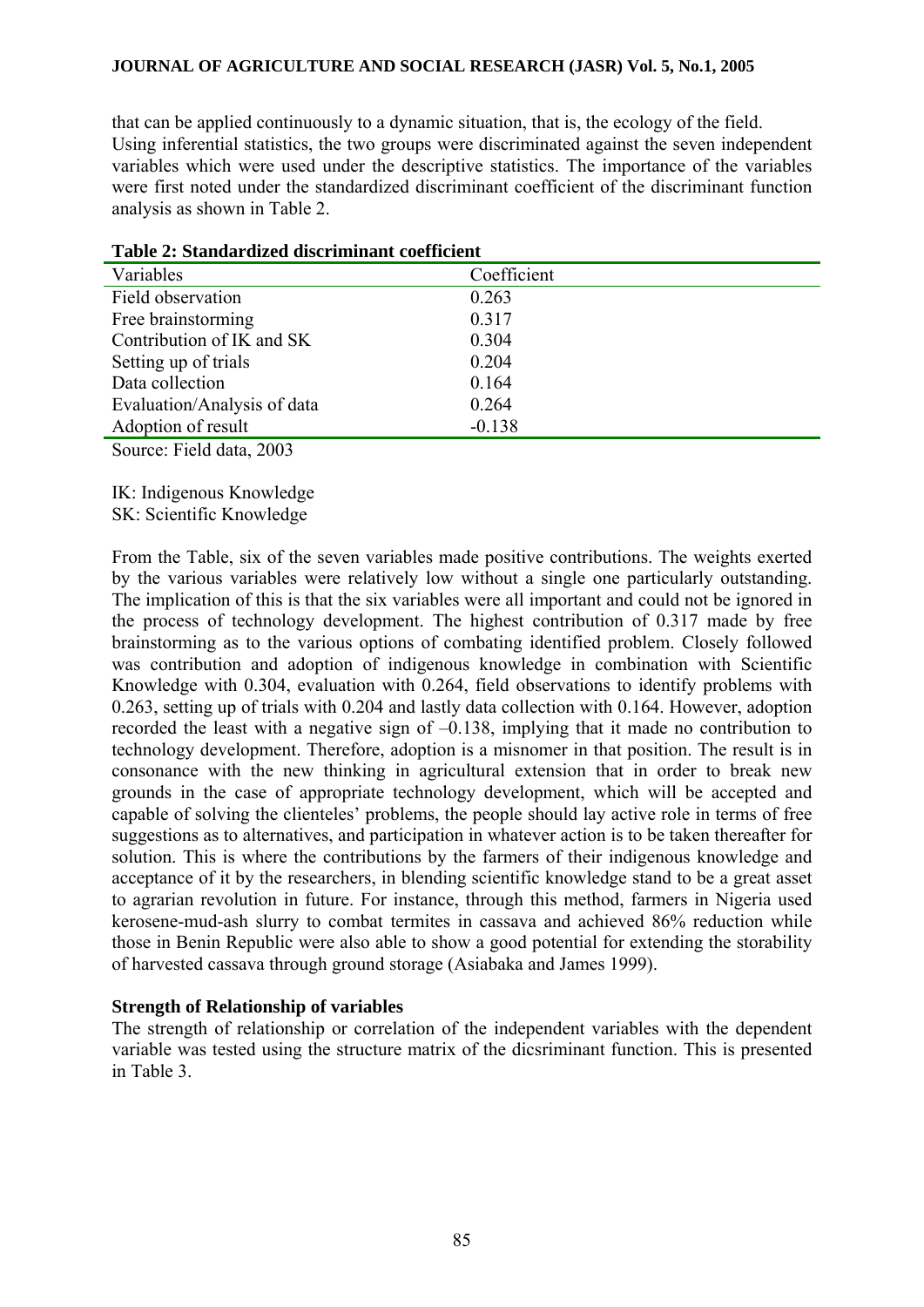| Coefficient<br>Variable       | $\sim$ while the value of the vertex and $\sim$ and $\sim$ and $\sim$ and $\sim$ and $\sim$ and $\sim$ and $\sim$ |       |  |  |  |
|-------------------------------|-------------------------------------------------------------------------------------------------------------------|-------|--|--|--|
|                               |                                                                                                                   |       |  |  |  |
|                               | Contribution of IK and SK                                                                                         | 0.723 |  |  |  |
| Setting up of trials<br>0.705 |                                                                                                                   |       |  |  |  |
| Free brainstorming<br>0.681   |                                                                                                                   |       |  |  |  |
| Field observation<br>0.637    |                                                                                                                   |       |  |  |  |
| Data collection<br>0.534      |                                                                                                                   |       |  |  |  |
| 0.454<br>Evaluation           |                                                                                                                   |       |  |  |  |
| $-0.329$<br>Adoption          |                                                                                                                   |       |  |  |  |

| Table 3: Structure matrix showing strength of relationship |
|------------------------------------------------------------|
|------------------------------------------------------------|

Source: Field data, 2003

The correlation was positive for all the variables with exception of the adoption of result. Contribution f IK and SK, setting up of trials, free brainstorming and field observation showed strong correlation of 0.723, 0.705, 0.681 and 0.637 respectively, while data collection showed average (0.534) and evaluation low (0.454) correlations. The areas where strong correlations were exhibited, particularly contribution of IK to blend with SK and setting up of trials are unfortunately the aspects which had been seriously overlooked in the past, hence a very big gap in technology development had remained. For this reason, Thijssen (2003) observed that FFS fills gaps in local knowledge, conduct holistic research in agro-ecosystem, increase awareness and understanding of phenomena that are not obvious or easily observed. Their strength, he observed lies in increasing farmers skills as agro-ecosystem managers.

 The four variables with strong correlations have established the fact that they are indispensable in technology development at the grassroots. With the blending of IK and SK there was mutual and symbiotic benefits for both the clienteles, the researchers and the extension agents, just as the process of technology development became more pragmatic, faster and easier. Pragmatism was enhanced in trial setting while joint filed observation enhanced the identification of real or felt needs of the people, thus removing normative or imposed needs.

| Table 4: Eigenvalue showing variance between FFS and CE |  |  |  |
|---------------------------------------------------------|--|--|--|
|                                                         |  |  |  |

| Function | Eigenvalue | Canonical correlation |
|----------|------------|-----------------------|
|          | 5 381      |                       |
|          |            |                       |

Source: Field data, 2003

The eigenvalue as a tool in discriminant function analysis summarized the overall importance of all variables and explained the percentage variance between the two groups in the dependent variables. As in Table 4, the percentage variance between FFS and CE was shown by the canonical correlation which was put at 0.918. otherwise interpreted as 91.8%. This implied that there was great variance between the groups.

# **Determining the variables responsible for variance:**

The variance expressed in table 1 was caused at different levels by the explanatory variables. Such variables and the extent to which each of them has contributed were explained in Table 4 after they have been subjected to test of equality of group means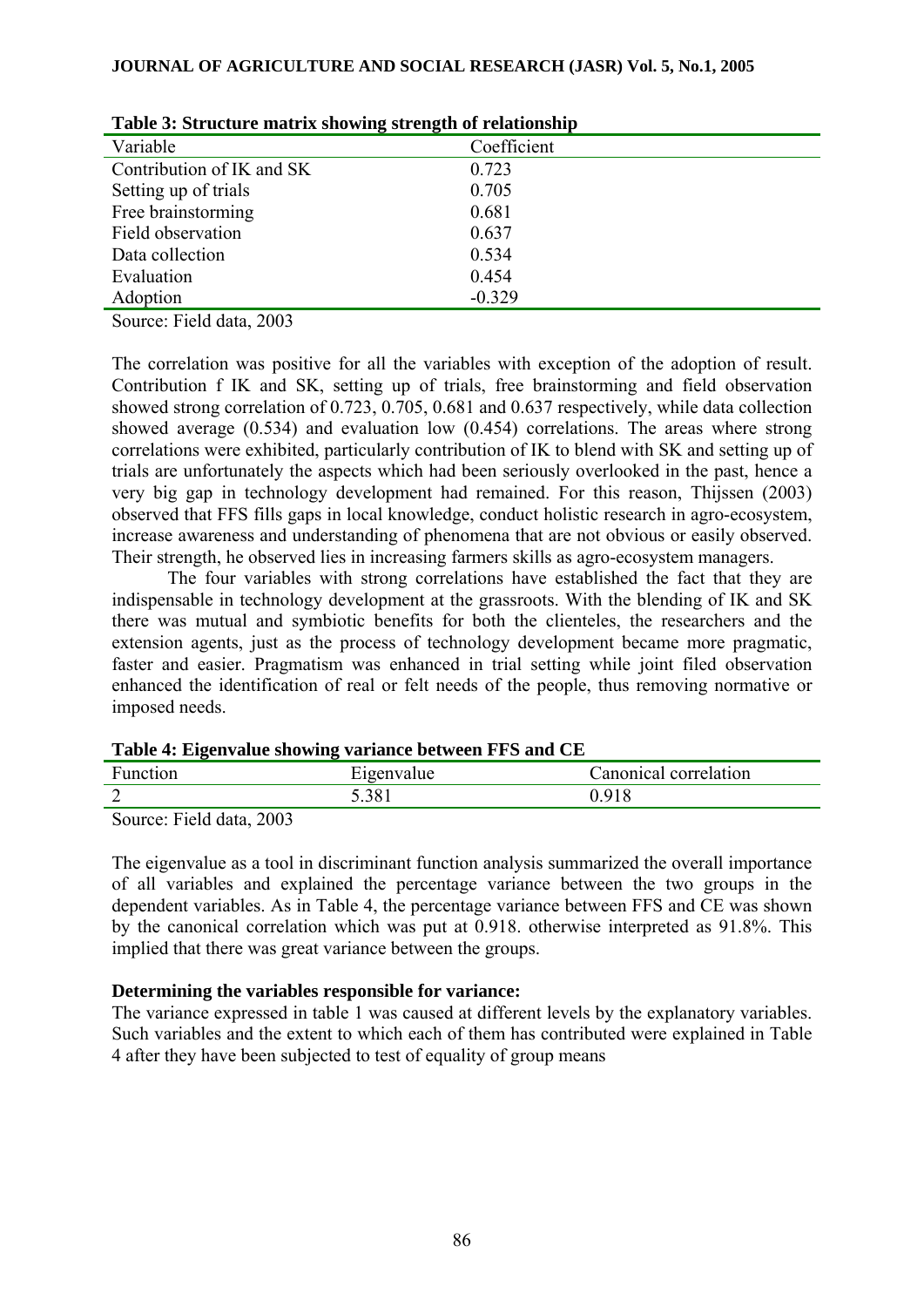| Variables               | Wilks' Lambda | F-cal   | Df1 | Df <sub>2</sub> |
|-------------------------|---------------|---------|-----|-----------------|
| Field observation       | 0.314         | 300.89  |     | 138             |
| <b>Brainstorming</b>    | 0.286         | 344.777 |     | 138             |
| Contribution of IK $\&$ | 0.262         | 388.337 |     | cc              |
| <b>SK</b>               |               |         |     |                 |
| Setting up trials       | 0.272         | 369.476 |     | $\epsilon$      |
| Data collection         | 0.395         | 211.450 |     | C               |
| Evaluation              | 0.474         | 153.088 |     | 138             |
| Adoption                | 0.632         | 80.412  |     | 138             |

Source: Field data,2003

As shown above, all the variables have contributed to the variance and are all significant because they depicted higher F-calculated values than F-tabulated value of 2.21 at 5% probability level and degrees of freedom (df) of 1 and 138. Therefore the hypothesis of equality of group means for each of the variables was rejected while accepting that group means for each variables differ significantly.

 In testing the main hypothesis of significant difference between the groups, the result was subjected to the assumption of homogeneity of covariance matrices, using Box's M of the discriminant function analysis. The result showed an F-calculated value of 2.838 which was greater than the F-tabulated value at 5% probability level. Therefore the stated hypothesis was rejected that the level of technology development in FFS and CE differed significantly.

 From the various results the FFS had a clear advantage over the CE. This was exhibited in the descriptive analysis in Table 1 which manifested in the variance between the two groups. This was because under the FFS strategy, there was active participation of the farmers in developing technology and the technologies were location specific and appropriate because they were done on their fields. No doubt, for appropriate technology to be developed, it must be environmentally specific and ecologically biased with full and active participation of the people, in terms of their time, physical presence on site and resources, which must including materials, money and indigenous knowledge. If these are guaranteed, the application is certain but when one of these ingredients is missing, there is a distortion to the whole process, hence the benefit accruable becomes nill or minimal. When a technology is jointly developed by researchers and farmers, it receives the acceptance of the grassroots people and the transfer is sure to be fast and wide in coverage. According to Sherwood (2000) farmers participation in technology development, ensures capacity building while in the opinion of Waters-Bayer (1989) impossible demands on formal resources is reduced if the farmers are enabled to select and adapt technologies to suit their particular environment. The involvement of farmers in technology development promotes not only a sense of belonging and recognition but also an unquantifiable internal joy and satisfaction. It is a moral booster and independence, which are the striking features and advantages of FFS over the CE as exhibited in these results. No wonder Dilts (2001) opined that FFS farmers are experts who learn to conduct experiments independently, creating learning materials and managing a field laboratory. They do not master a specific set of contents or messages, rather they master a process of learning that can be applied continuously to a dynamic situation, which is the ecology of the field. The FFS farmers, due to their involvement, know the intricacies of the technology being introduced because they participated, hence they apply. The same cannot be said of the CE system where the process of technology development is confined to the laboratories and research institutes and the introduction remains top – down. It is therefore alien to the farmers who most often after learning the specific contents refuse to adopt it.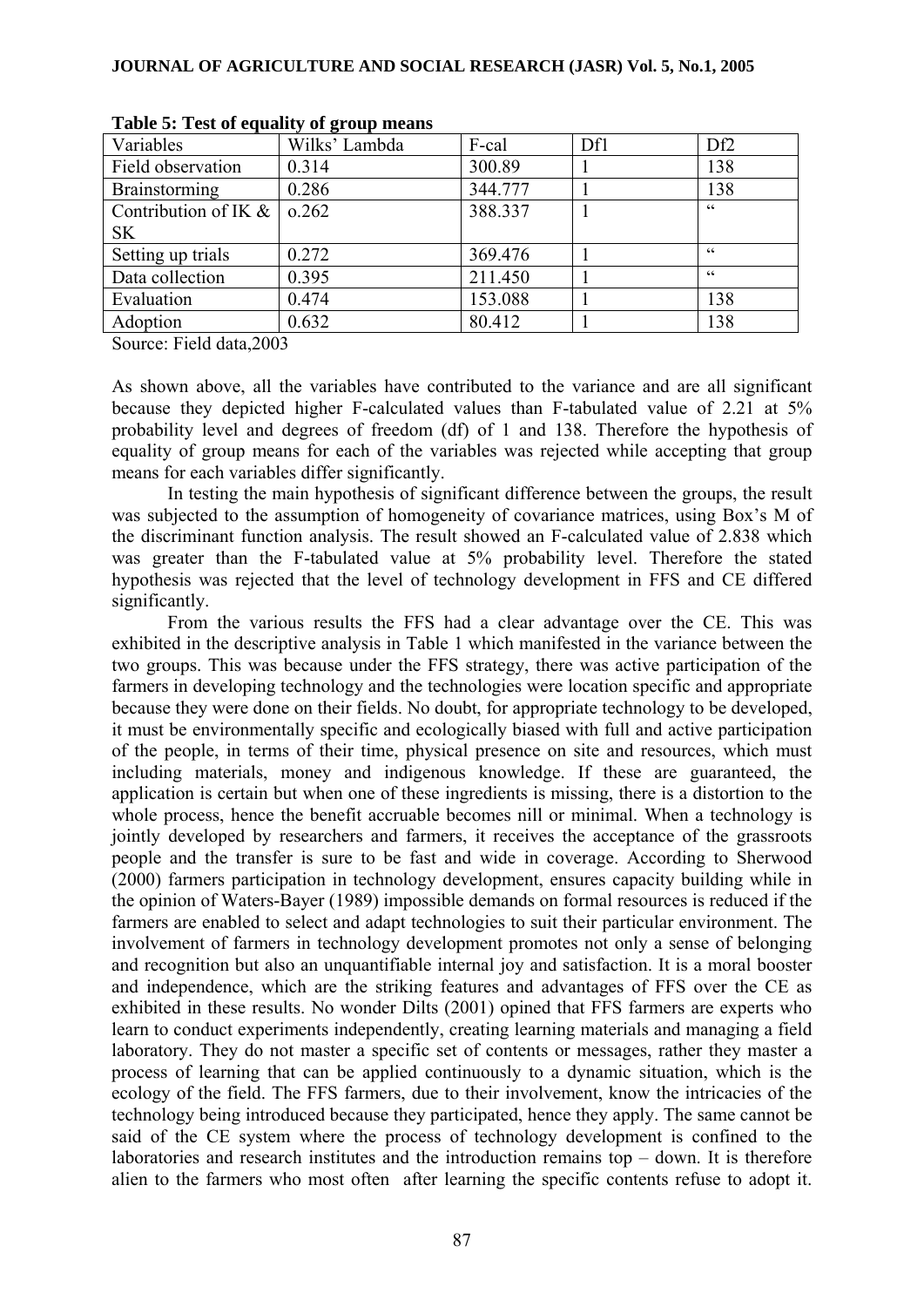This is what Nitsch (1979) called a big problem and asserted that " one might argue that an understanding of innovation rejection is of even greater importance than that of adoption".

## **CONCLUSION AND RECOMMENDATIONS**

 The results of this study showed that extension services to the people through the farmer field school strategy is a better option to the conversional system. As a participatory approach, it was able to produce some striking features on the basis of which one can conclude that;

- the process of technology development has always been the same, but the difference between these two approaches is made clear by active participation of farmers in FFS approach as against their passiveness in conventional extension system,
- the involvement of farmers in technology development allows their knowledge to be tapped thereby enhancing the development of appropriate technologies for the different ecologies.
- the introduction of the FFS will bring an end the apathy of farmers to introduced technologies because they are part of the whole process of technology development.
- the rate of adoption is faster and wider than in the conventional extension system.
- The grass root approach, rather than the top down approach can be very effective in Nigeria if given the opportunity.
- the FFS will usher in a farmer sustaining rather than a government sustaining extension delivery system which is the bane of the conventional system.

On the basis of this, it is recommended that the FFS approach should be encouraged to grow in the country. Efforts should be made to extend it to the different states of the federation with well trained facilitators for an effective take off.. Where it has been established like Ogun State, new and vigorous drive should be made to set up small groups where the FFS graduates can become trainers or facilitators of other farmers.

## **REFERENCES**

Asiabaka, C. C. and James, B. D. (1999) Farmer Field Schools for participatory cassava IPM development in West Africa. In: Renard, G. et al (eds) *Farmers and scientists in a changing environment. Assessing Research in West Africa*. Margraf Verlag, Germany

Dilts, R. (2001) Farmer Field Schools to Community IPM Movement. Low External Input and sustaining agriculture (LEISA) Vol. 17 (3) October.

Fenley, J. M. R. Williams, S. K. T (1964) Background for Extension Worker in Nigeria " M. A. N. R. Extension Training Bulletin No. 3 PP 1-3, Ibadan.

Gallagher, K. D. (2000) Community Study Programmes for Integrated Production and Pest Management. Farmer field School. Human Resources Agriculture and Rural Development. FAO, Rome.

Haverkort, B; Hiemstra.W. Reijnties, C. of Essers, S. (1988) Strengthening Farmers' Capacity for Technology Development ILEIA Newsletter Vol. 4 (3) October

Manga, J. of Manga, M. S. (1998) A comparison of two IPM training strategies in China. The importance of Rice Ecosystem for sustainable Insect Pest Management, Agricultural Extension. A Reference Manual ( Abridged Edition) Rome, F> A. O